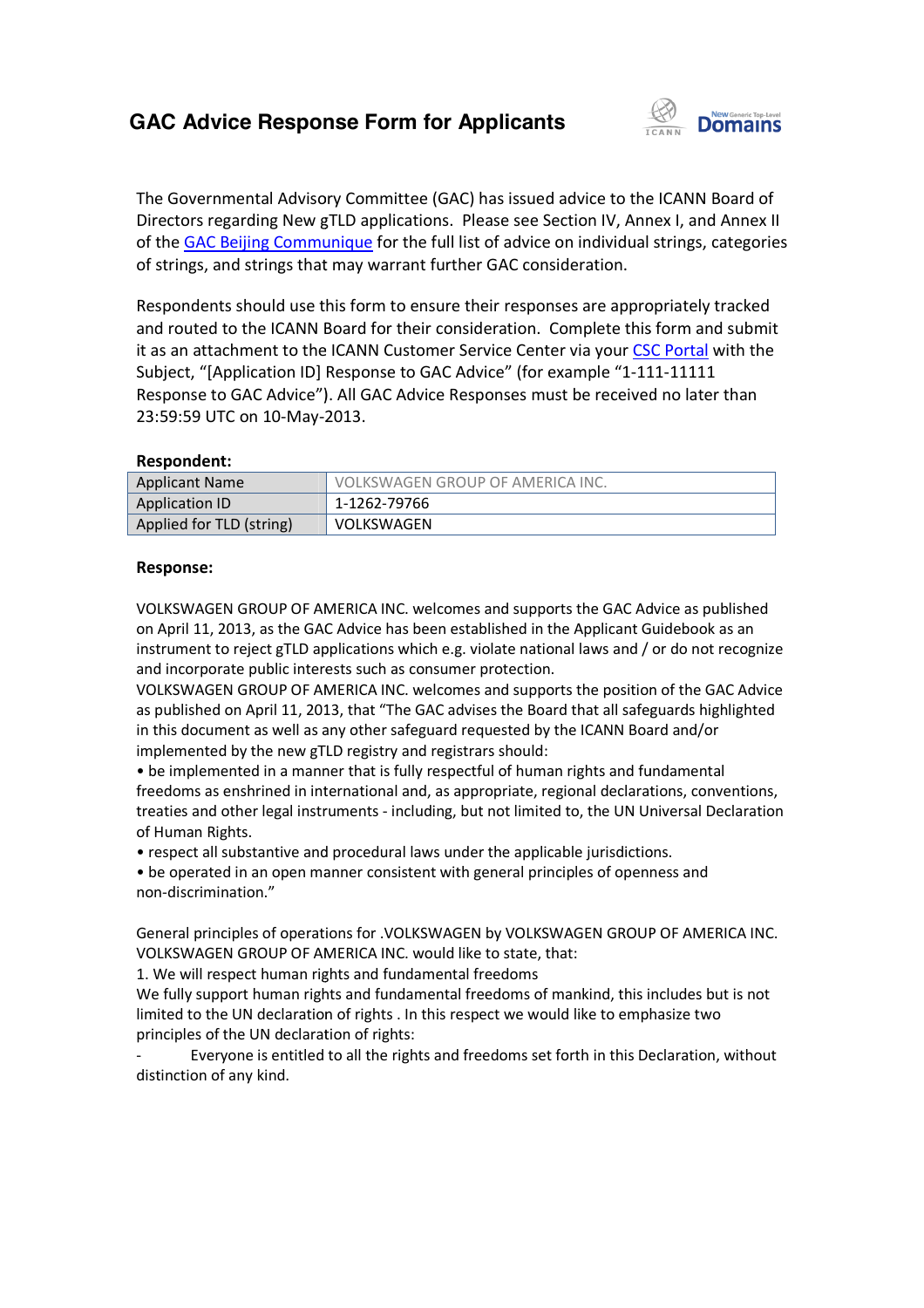### **GAC Advice Response Form for Applicants**



- Article 19: Everyone has the right to freedom of opinion and expression; this right includes freedom to hold opinions without interference and to seek, receive and impart information and ideas through any media and regardless of frontiers.

2. We will respect national laws

We require our registrars and registrants to comply with all applicable laws, including those that relate to privacy, data collection, consumer protection (including in relation to misleading and deceptive conduct), disclosure of data, and financial discl disclosures. Id opinions without interference and to seek, receive and impart<br>through any media and regardless of frontiers.<br>Dial laws<br>ars and registrants to comply with all applicable laws, including those that<br>collection, consumer pr

3. We will operate the TLD in an open manner consistent with general principles of openness and non-discrimination

The fundamental goals of the Introduction of New gTLDs are:

The new gTLD program will create a means for prospective registry operators to apply for new gTLDs, and create new options for consumers in the market.

To foster diversity, encourage competition, and enhance the utility of the DNS.

- ICANN expects a diverse set of applications for new gTLDs, including IDNs, creating significant potential for new uses and benefit to Internet users across the globe. - ICANN expects a diverse set of applications for new gTLDs, including IDNs, creating<br>significant potential for new uses and benefit to Internet users across the globe.<br>We fully support these goals with the underlying prin and which will lead to greater choice and diversity for consumers based on competition among registries. icant potential for new uses and benefit to Internet users across the globe.<br>
ully support these goals with the underlying principles of openness and non-discrimination<br>
which will lead to greater choice and diversity for

Detailed commitments by VOLKSWAGEN GROUP OF AMERICA INC. for .VOLKSWAGEN based on General Safeguards Detailed commitments by VOLKSWAGEN GROUP OF AMERICA INC. for .VOLKSWAGEN based on<br>General Safeguards<br>VOLKSWAGEN GROUP OF AMERICA INC., the applicant for the .VOLKSWAGEN top-level domain,

will implement as already stated in the application the following safeguards in a manner that (i) is fully respectful of human rights and fundamental freedoms as enshrined in international and, as appropriate, regional declarations, conventions, treaties and other legal instruments including, but not limited to, the UN Universal Declaration of Human Rights, (ii) respects all substantive and procedural laws under the applicable jurisdictions, and (iii) the gTLD be operated in an open manner consistent with general principles of openness and non-discrimination. The safeguards will be subject to contractual oversight. The Safeguards are in detail: as appropriate, regional declarations, conventions, treaties and other legal instruments –<br>including, but not limited to, the UN Universal Declaration of Human Rights, (ii) respects all<br>substantive and procedural laws unde tion the following safeguards in a manner t<br>ental freedoms as enshrined in internationa<br>ons, treaties and other legal instruments – ns, and (iii) the gTLD be<br>f openness and<br>l oversight.<br>ERICA INC. will conduct ch<br>LD with deliberately false,

on a statistically significant basis to identify registrations in its gTLD with deliberately false, inaccurate or incomplete WHOIS data at least twice a year. Registry operators will weigh the sample towards registrars with the highest percentages of deliberately false, inaccurate or inaccurate or incomplete WHOIS data at least twice a year. Registry operators will weigh the<br>sample towards registrars with the highest percentages of deliberately false, inaccurate or<br>incomplete records in the previous ch the relevant registrar of any inaccurate or incomplete records identified during the checks, triggering the registrar's obligation to solicit accurate and complete information from the registrant.

2. Mitigating abusive activity - VOLKSWAGEN GROUP OF AMERICA INC. will ensure that terms of use for registrants include prohibitions against the distribution of malware, operation of botnets, phishing, piracy, trademark or copyright infringement, fraudulent or deceptive practices, counterfeiting or otherwise engaging in activity contrary to applicable law. 3. Security checks - While respecting privacy and confidentiality, VOLKSWAGEN GROUP OF 2. Mitigating abusive activity - VOLKSWAGEN GROUP OF AMERICA INC. will ensure that term<br>use for registrants include prohibitions against the distribution of malware, operation of<br>botnets, phishing, piracy, trademark or cop gTLD are being used to perpetrate security threats, such as pharming, phishing, malware, and gTLD are being used to perpetrate security threats, such as pharming, phishing, malware, and<br>botnets. If VOLKSWAGEN GROUP OF AMERICA INC. identifies security risks that pose an actual risk of harm, VOLKSWAGEN GROUP OF AMERICA INC. will notify the relevant registrar and, if the Provergistrants include prohibitions<br>
ets, phishing, piracy, trademark or<br>
ices, counterfeiting or otherwise e<br>
curity checks - While respecting pr<br>
RICA INC. will periodically conduct<br>
are being used to perpetrate secu